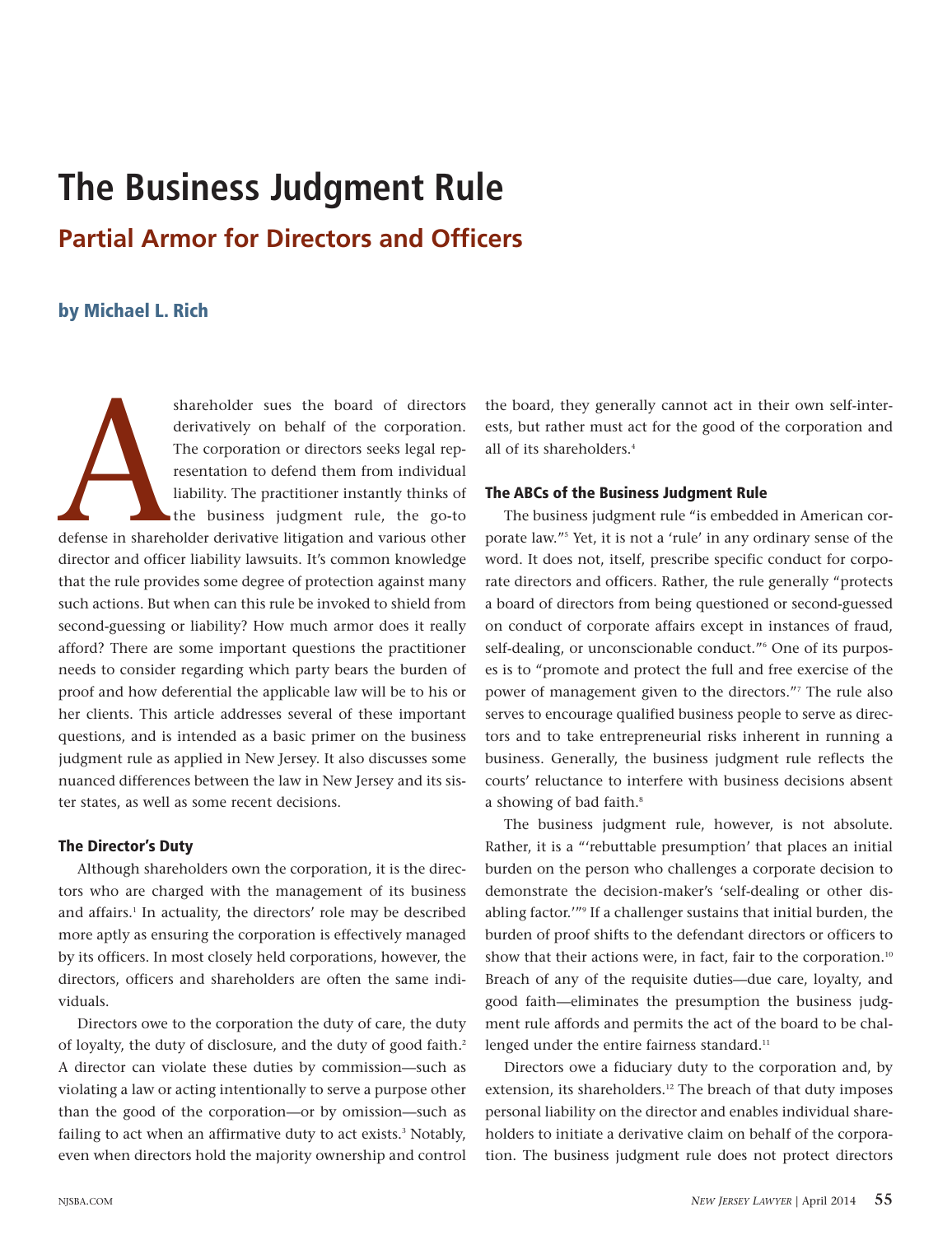who abuse their discretion or fail to inform themselves of all material information readily available prior to making a business decision. Simply put, there is no safe-haven protection under New Jersey law for so-called dummy, figurehead or accommodation directors. 13

While New Jersey courts have not directly held that officers are entitled to the same protection as directors, they have implied as much. <sup>14</sup> The New Jersey statute defining a director's standard duty of care states, "Directors *and members of any committee designated by the board* shall discharge their duties in good faith..."15 Most states, as well as commentators such as the American Law Institute and the American Bar Association, have ruled or presumed that the protection afforded to directors extends to officers. 16

# **Shifting the Burden: The Modified Business Judgment Rule**

Derivative suits can be a potent tool to redress the conduct of unfaithful directors or officers. By its very nature, however, the derivative action impinges on the managerial freedom of directors. At worst, if abused by opportunistic shareholders, derivative suits can impede the best interests of the corporation; hence, the need to balance these competing interests. The New Jersey Supreme Court strived to do that by adopting a "modified business judgment rule" in cases involving a board's decision to reject a shareholder's demand for litigation or where the requirement for pre-suit demand is excused (*i.e*., demand-made and demand-excused cases). <sup>17</sup> This modified approach places the initial burden on directors to demonstrate their actions were disinterested and independent, made in good faith, and reasonable. All three elements must be satisfied. <sup>18</sup> Moreover, shareholders in these circumstances are permitted a limited degree of discovery prior to a court's ruling on

whether a corporation properly determined to reject or terminate the derivative litigation. 19

In *In re PSE & G Shareholder Litigation*, the board of directors rejected the shareholders' demand to sue on behalf of the corporation after malfunctions and safety problems at the corporation's power plants led to shutdowns and regulatory fines. <sup>20</sup> The Supreme Court affirmed the lower court's grant of summary judgment to the defendants, finding the board hired an independent law firm to conduct an extensive investigation, based the decision on the company's best interests, and acted reasonably in choosing not to pursue litigation. 21

Where the shareholder has not made a demand to the board, he or she has the burden of proving a demand would have been futile. <sup>22</sup> In a demand-excused case, the plaintiff must establish a reasonable doubt regarding the directors' independence and exercise of valid business judgment. <sup>23</sup> This two-part test, known as the *Aronson* test, was formulated by the Delaware Supreme Court and has been adopted by New Jersey courts. <sup>24</sup> The New Jersey derivative action statute was revised in 2013, strengthening the demand requirement by requiring demand be made to allow the corporation to act in one of the ways specified, except only where "irreparable injury to the corporation would result."25

The business judgment rule is often invoked in minority shareholder oppression actions. Generally, a claim of majority oppression or freeze-out in a closely held corporation will similarly shift the burden to defendants "to show the intrinsic fairness of the transaction in question upon the showing of selfdealing or 'other disabling factor.'"26

# **Differences from Sister States: New York and Delaware**

Across the country, courts generally apply the traditional business judgment

rule or one of a number of variations in evaluating the level of judicial scrutiny to be applied to a board's response to shareholder derivative litigation. New York adheres to a more traditional or deferential standard than Delaware or New Jersey. The decision in *Auerbach v. Bennett* exemplifies New York's more deferential approach. <sup>27</sup> There, the state's highest court considered whether to apply the business judgment rule when evaluating the decision of a special committee that elected not to proceed with a derivative action. The court determined its inquiry should be limited to an examination of the committee's independence and the sufficiency of its procedures. <sup>28</sup> It also determined that "[w]hile the court may properly inquire as to the adequacy and appropriateness of the committee's investigative procedures and methodologies, it may not under the guise of consideration of such factors trespass in the domain of business judgment."29

New Jersey eschewed New York's deferential approach in adopting its modified business judgment rule approach in *PSE & G Shareholder Litigation*. <sup>30</sup> Thus, New Jersey aligned itself more closely, although not identically, with Delaware law. In Delaware, absent an abuse of discretion, a board's business judgment generally will be respected by the courts. <sup>31</sup> Certain common principles govern the application and operation of the rule. First, its protections can only be claimed by disinterested directors whose conduct otherwise meets the tests of business judgment. <sup>32</sup> Second, to invoke the rule's protection, directors have a duty to inform themselves, prior to making a decision, of all material information reasonably available to them, and must act with requisite care in the discharge of their duties. <sup>33</sup> Where demand on directors is made or excused, the board may appoint a committee of independent, disinterested directors to determine whether the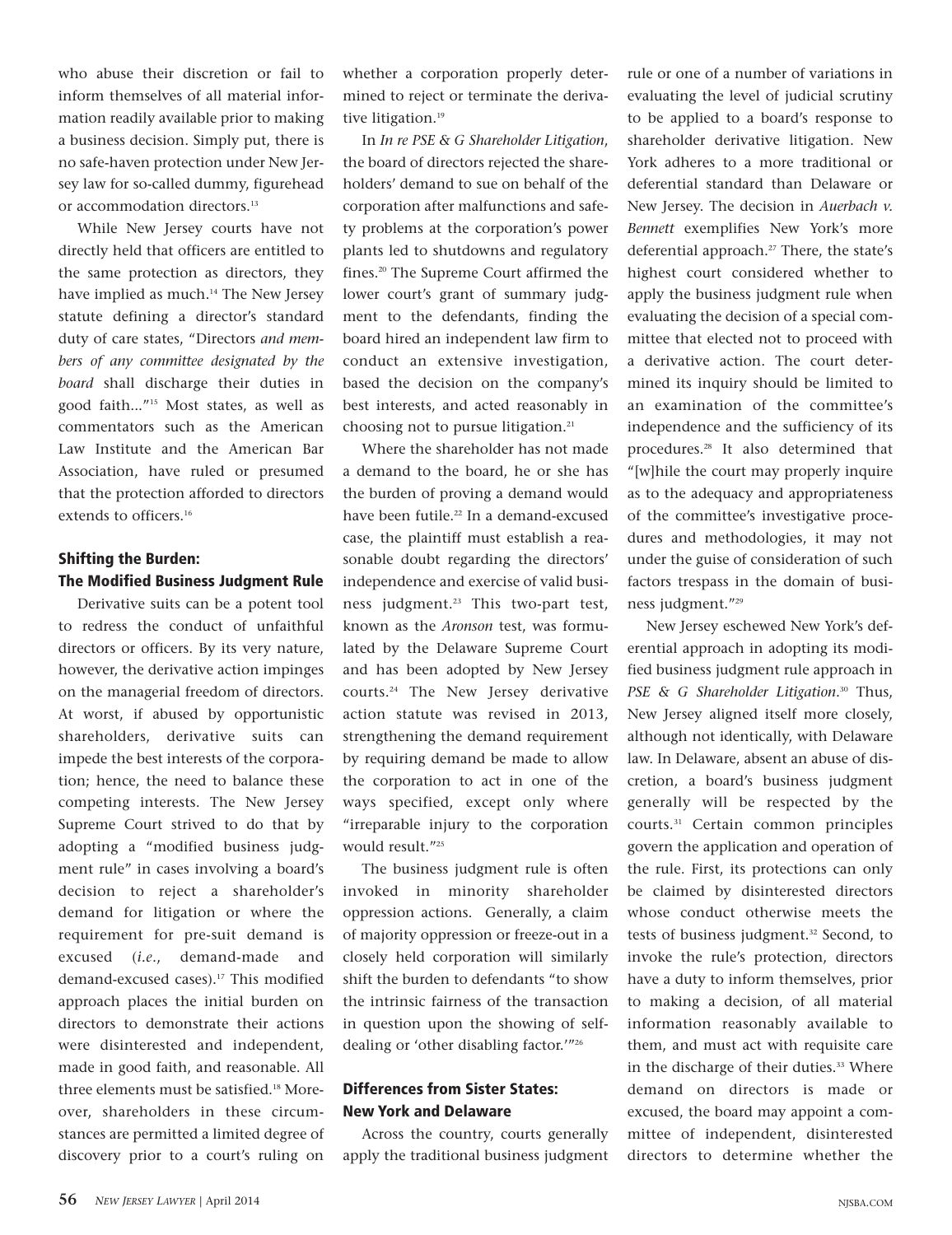derivative action should be pursued or dismissed. <sup>34</sup> Delaware courts apply a two-tier test in these circumstances, which first requires the corporation to show the committee's independence and reasonable investigation, and then permits the court to apply its own independent business judgment. 35

In cases where directors are on both sides of a transaction—posing a conflict of interest—Delaware applies an "entire fairness" standard. <sup>36</sup> The burden shifts to the defending director to prove the transaction was fair and reasonable. 37 However, the presumption of validity may be reinstated if the decision was approved by disinterested directors or by shareholders after full disclosure of the conflict of interest. 38

New Jersey has adopted a similar standard. <sup>39</sup> In *Casey v. Brown*, a shareholder derivative action was initiated against a corporation's board of directors who also happened to be majority shareholders. The court held that when a "shareholder claim of unfairness involves a corporate transaction in which the directors stand to realize a personal benefit by continuing as shareholders after paying the minority an unfairly low price [for their shares]," the fiduciary relationship imposes upon directors the burden of proving the transaction was not unfair. 40

New York allows a non-shareholder director to sue another director derivatively on behalf of the corporation. Neither Delaware nor New Jersey permits this. 41

#### **More Recent Developments**

Where shareholders have already approved a board's action, courts are hesitant to intervene. For example, the New Jersey Supreme Court considered a stockholder suit alleging that a stock option incentive plan granting directors restricted stock awards was improper. 42 The Court affirmed judgment in favor of the defendant bank and its directors,

holding that the proxy statements and disclosures made to the stockholders sufficiently placed them on notice before they approved the plan. The Court further found that while rewarding the corporation's directors did not align with the plan's purpose to attract new talent and retain existing personnel, other purposes of the plan, such as providing proprietary incentives to contribute to the corporation's success and rewarding outstanding performance, were satisfied by the stock option grants. Because the plaintiff failed to demonstrate the incentive plan involved an "exchange of corporate assets for consideration so disproportionately small as to lie beyond the range at which any reasonable person might be willing to trade," the claim for corporate waste also failed. 43

The decision to sacrifice some savings in order to retain flexibility of compensation decisions and to attract better talent is a classic exercise of business judgment. In a recent case, the Delaware Supreme Court rejected a shareholder's derivative complaint for corporate waste that challenged the board's decision to pay certain executive bonuses without adopting a plan that could make those bonuses tax deductible. <sup>44</sup> During the litigation, the company adopted the taxdeductible plan under 26 U.S.C. § 162(m), and most of the plaintiff's claims were dismissed as moot. The plaintiff then filed for recovery of attorney's fees under the corporate benefit doctrine but failed because she did not allege that any of the bonuses would have been tax deductible under such a plan. The Court held that although the board made an arguably poor business judgment in its initial bonus compensation plan, the directors were protected by the business judgment rule. 45

Recent decisions have reaffirmed that the business judgment rule will not shield directors from allegations of fraud or self-dealing. For instance, in

*Jurista v. Amerinox Processing, Inc.*, <sup>46</sup> suit was instituted against the sole shareholders, officers, and directors of Jermax, the debtor company in bankruptcy, and also a related company, Amerinox. The defendants allegedly siphoned funds from Jermax to Amerinox, leading to Jermax's Chapter 11 bankruptcy. In refusing to dismiss the plaintiff's claims for breach of fiduciary duty, the court stated, "Defendants are alleged to have acted in bad faith in furtherance of a fraudulent scheme and for their own self-interest... In such instances, the business judgment rule ceases to protect the conduct of corporate officers."47

#### **Conclusion**

The business judgment rule can afford significant protective armor to directors and officers. It does not, however, shield directors or officers from instances of fraud, self-dealing, or other unconscionable conduct. When director and officer liability claims arise, it is important to understand which party will bear the burden of proof and how expansive the defense is under the applicable law. If the derivative suit involves the board's decision to reject a shareholder's demand for litigation or pre-suit demand is excused, the directors will bear the burden of proving they were disinterested and independent. If the shareholder has not made a demand to the board, the shareholder has the burden to disprove the applicability of the business judgment rule. If a minority shareholder claiming oppression shows self-dealing or other disabling factors, or if there is a conflict of interest, the burden shifts to the board of directors. As compared to New Jersey and Delaware, New York's business judgment rule is more deferential to the board of directors. A Delaware court, on the other hand, may apply its own independent business judgment in certain instances. And, so, the business judg